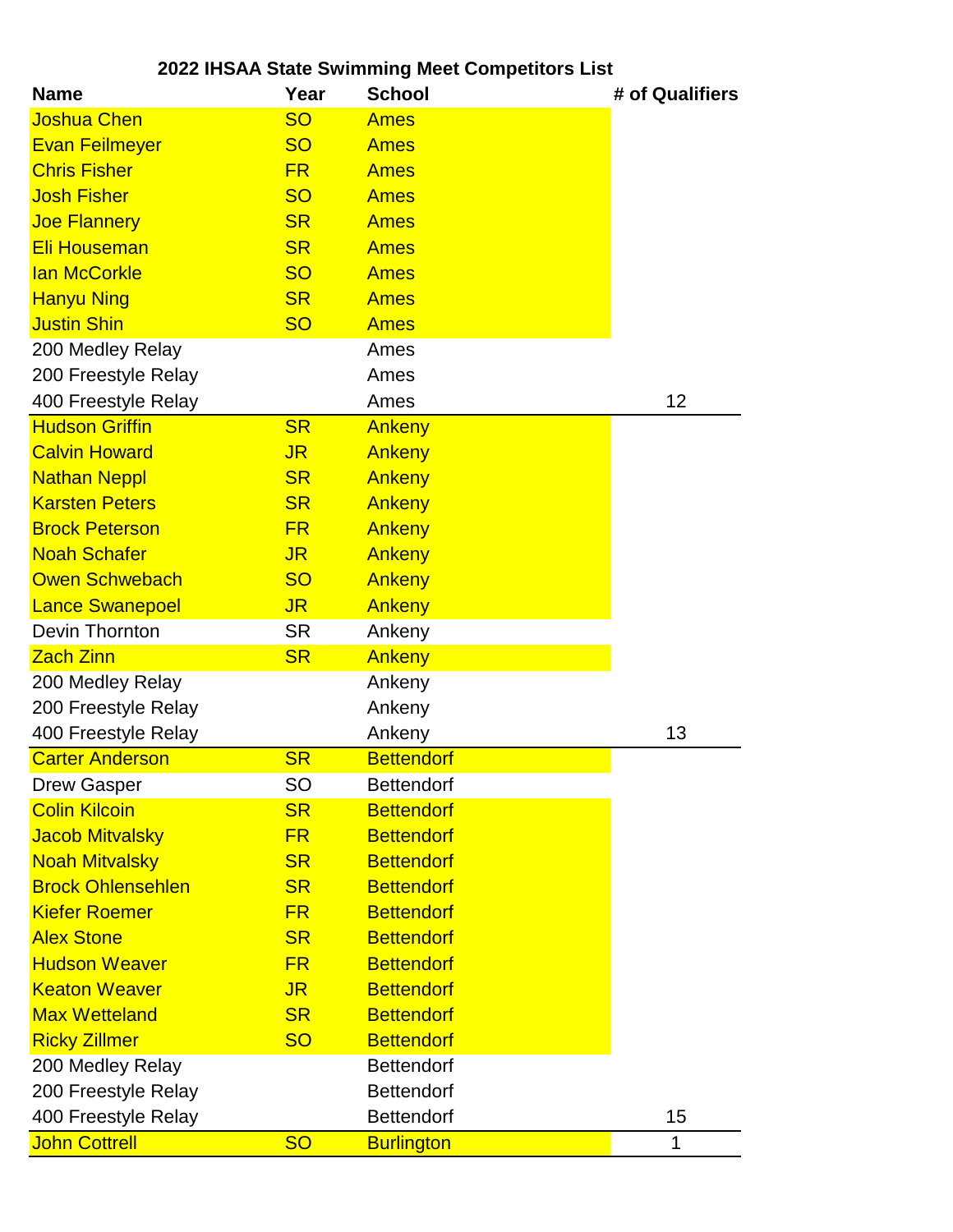| <b>Tristen Blair</b>  | <b>SO</b>      | Carroll                         |                |
|-----------------------|----------------|---------------------------------|----------------|
| <b>Jonathan Dose</b>  | <b>SR</b>      | <b>Carroll</b>                  |                |
| Sam Janssen           | <b>SR</b>      | Carroll                         |                |
| <b>Kyle Sundrup</b>   | <b>SO</b>      | <b>Carroll</b>                  |                |
| 200 Freestyle Relay   |                | Carroll                         |                |
| 400 Freestyle Relay   |                | Carroll                         | 6              |
| <b>John Butler</b>    | <b>SO</b>      | <b>Cedar Falls</b>              |                |
| <b>Jack Considine</b> | <b>SO</b>      | <b>Cedar Falls</b>              |                |
| <b>Graham Fry</b>     | <b>SR</b>      | <b>Cedar Falls</b>              |                |
| <b>Drew Langner</b>   | <b>JR</b>      | <b>Cedar Falls</b>              |                |
| <b>Grant Redfern</b>  | <b>JR</b>      | <b>Cedar Falls</b>              |                |
| <b>Cole Wilson</b>    | <b>SO</b>      | <b>Cedar Falls</b>              |                |
| 200 Medley Relay      |                | <b>Cedar Falls</b>              |                |
| 200 Freestyle Relay   |                | <b>Cedar Falls</b>              |                |
| 400 Freestyle Relay   |                | <b>Cedar Falls</b>              | 9              |
| <b>Parker Gammill</b> | JR             | Cedar Rapids, Jefferson         |                |
| <b>Tate Kuennen</b>   | <b>SR</b>      | <b>Cedar Rapids, Jefferson</b>  |                |
| <b>Anthony Lee</b>    | <b>SR</b>      | <b>Cedar Rapids, Jefferson</b>  |                |
| <b>Camden Meiners</b> | <b>SR</b>      | Cedar Rapids, Jefferson         |                |
| <b>Carter Prull</b>   | <b>SR</b>      | Cedar Rapids, Jefferson         |                |
| <b>Sheppard West</b>  | SO             | Cedar Rapids, Jefferson         |                |
| 200 Medley Relay      |                | Cedar Rapids, Jefferson         |                |
| 200 Freestyle Relay   |                | Cedar Rapids, Jefferson         |                |
| 400 Freestyle Relay   |                | Cedar Rapids, Jefferson         | 9              |
| Will Bowden           | JR             | Cedar Rapids, Kennedy           |                |
| <b>Jesse Gunter</b>   | <b>SR</b>      | <b>Cedar Rapids, Kennedy</b>    |                |
| <b>Spencer Kramer</b> | <b>SR</b>      | <b>Cedar Rapids, Kennedy</b>    |                |
| <b>AJ Miller</b>      | <b>FR</b>      | Cedar Rapids, Kennedy           |                |
| <b>Mason Turner</b>   | <b>SO</b>      | <b>Cedar Rapids, Kennedy</b>    |                |
| 200 Medley Relay      |                | Cedar Rapids, Kennedy           |                |
| 400 Freestyle Relay   |                | Cedar Rapids, Kennedy           | $\overline{7}$ |
| <b>Jack Dake</b>      | <b>JR</b>      | Cedar Rapids, Washington        |                |
| <b>Brian Foerster</b> | J <sub>R</sub> | <b>Cedar Rapids, Washington</b> |                |
| lan Lucas             | J <sub>R</sub> | <b>Cedar Rapids, Washington</b> |                |
| <b>Ryan McCaffrey</b> | <b>SR</b>      | <b>Cedar Rapids, Washington</b> |                |
| lan McGrath           | <b>SO</b>      | <b>Cedar Rapids, Washington</b> |                |
| <b>Grady Wheeler</b>  | <b>SR</b>      | <b>Cedar Rapids, Washington</b> |                |
| Josiah Wickum         | <b>SO</b>      | Cedar Rapids, Washington        |                |
| <b>Seth Williams</b>  | <b>JR</b>      | <b>Cedar Rapids, Washington</b> |                |
| 200 Medley Relay      |                | Cedar Rapids, Washington        |                |
| 200 Freestyle Relay   |                | Cedar Rapids, Washington        |                |
| 400 Freestyle Relay   |                | Cedar Rapids, Washington        | 11             |
| <b>Kyle Hopewell</b>  | <b>SR</b>      | <b>Davenport, Central</b>       |                |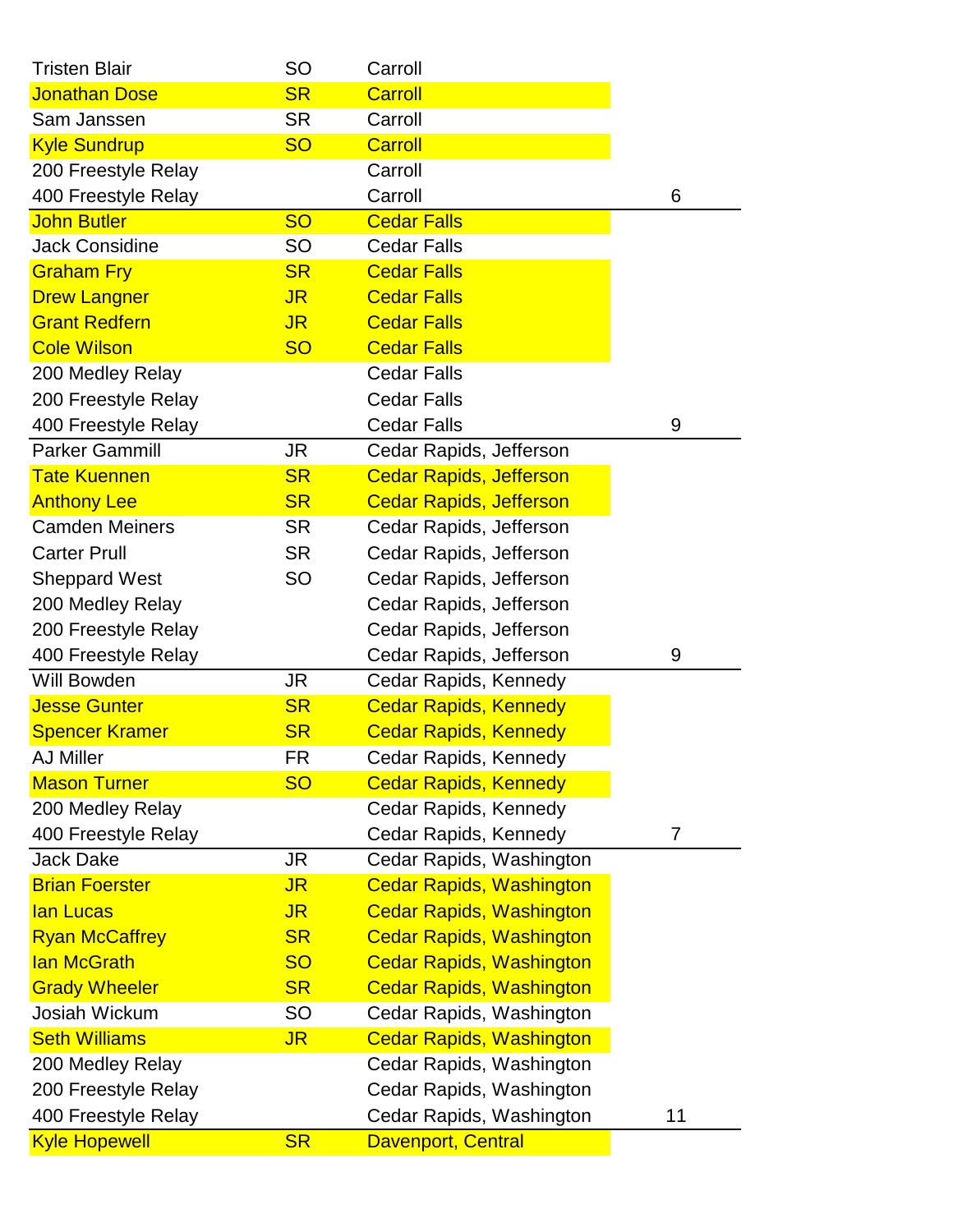| <b>Charlie Jacobs</b>           | <b>FR</b>      | Davenport, Central           |                |
|---------------------------------|----------------|------------------------------|----------------|
| <b>Austin Seibert</b>           | <b>SR</b>      | Davenport, Central           |                |
| <b>Carter Sullivan</b>          | <b>SR</b>      | Davenport, Central           |                |
| Keegan Tolle                    | <b>SR</b>      | Davenport, Central           |                |
| 200 Medley Relay                |                | Davenport, Central           |                |
| 200 Freestyle Relay             |                | Davenport, Central           | $\overline{7}$ |
| <b>Drew Chamberlain</b>         | <b>SR</b>      | <b>Decorah</b>               | 1              |
| <b>Will Chase</b>               | <b>JR</b>      | <b>Des Moines, Lincoln</b>   | 1              |
| Jacob DeLange                   | JR             | Des Moines, Roosevelt        |                |
| <b>Mason Garner</b>             | <b>SR</b>      | Des Moines, Roosevelt        |                |
| Ryan Huang                      | <b>SR</b>      | Des Moines, Roosevelt        |                |
| <b>Connor Smith</b>             | <b>SR</b>      | Des Moines, Roosevelt        |                |
| Roan Walsmith                   | FR.            | Des Moines, Roosevelt        |                |
| 200 Freestyle Relay             |                | Des Moines, Roosevelt        |                |
| 400 Freestyle Relay             |                | Des Moines, Roosevelt        | 7              |
| <b>Andrew Bliss</b>             | <b>SR</b>      | Dowling Catholic, WDM        |                |
| <b>Gage Brinker</b>             | J <sub>R</sub> | <b>Dowling Catholic, WDM</b> |                |
| <b>Weston Brown</b>             | JR             | Dowling Catholic, WDM        |                |
| <b>Tommy Hancock</b>            | <b>SR</b>      | <b>Dowling Catholic, WDM</b> |                |
| <b>Joey Kock</b>                | <b>SR</b>      | <b>Dowling Catholic, WDM</b> |                |
| <b>Jack Nedved</b>              | <b>JR</b>      | <b>Dowling Catholic, WDM</b> |                |
| <b>Nick Rounds</b>              | <b>SO</b>      | <b>Dowling Catholic, WDM</b> |                |
| 200 Medley Relay                |                | Dowling Catholic, WDM        |                |
| 200 Freestyle Relay             |                | Dowling Catholic, WDM        |                |
| 400 Freestyle Relay             |                | Dowling Catholic, WDM        | 10             |
| <b>Brandon Decker</b>           | <b>SO</b>      | Dubuque, Hempstead           |                |
| <b>Michael Rhett Gilbertson</b> | <b>SO</b>      | Dubuque, Hempstead           |                |
| George Holesinger               | <b>SR</b>      | Dubuque, Hempstead           |                |
| <b>Mitchell Konichek</b>        | <b>SR</b>      | Dubuque, Hempstead           |                |
| <b>John Maloney</b>             | SO             | Dubuque, Hempstead           |                |
| <b>Aiden Yaklich</b>            | <b>SR</b>      | Dubuque, Hempstead           |                |
| 200 Medley Relay                |                | Dubuque, Hempstead           |                |
| 200 Freestyle Relay             |                | Dubuque, Hempstead           |                |
| 400 Freestyle Relay             |                | Dubuque, Hempstead           | 9              |
| <b>Zack Heiar</b>               | <b>FR</b>      | Dubuque, Senior              |                |
| <b>Jarrett Herber</b>           | <b>SO</b>      | Dubuque, Senior              | $\overline{2}$ |
| <b>Dylan Alt</b>                | <b>FR</b>      | <b>Fort Dodge</b>            | 1              |
| <b>Justin Durr</b>              | JR             | Grinnell/BGM                 |                |
| Kayden Heishman                 | <b>SR</b>      | Grinnell/BGM                 |                |
| <b>Brody Petig</b>              | SO             | Grinnell/BGM                 |                |
| <b>Alex Smith</b>               | <b>SR</b>      | Grinnell/BGM                 |                |
| <b>Blake Wilson</b>             | <b>SR</b>      | Grinnell/BGM                 |                |
| 200 Medley Relay                |                | Grinnell/BGM                 |                |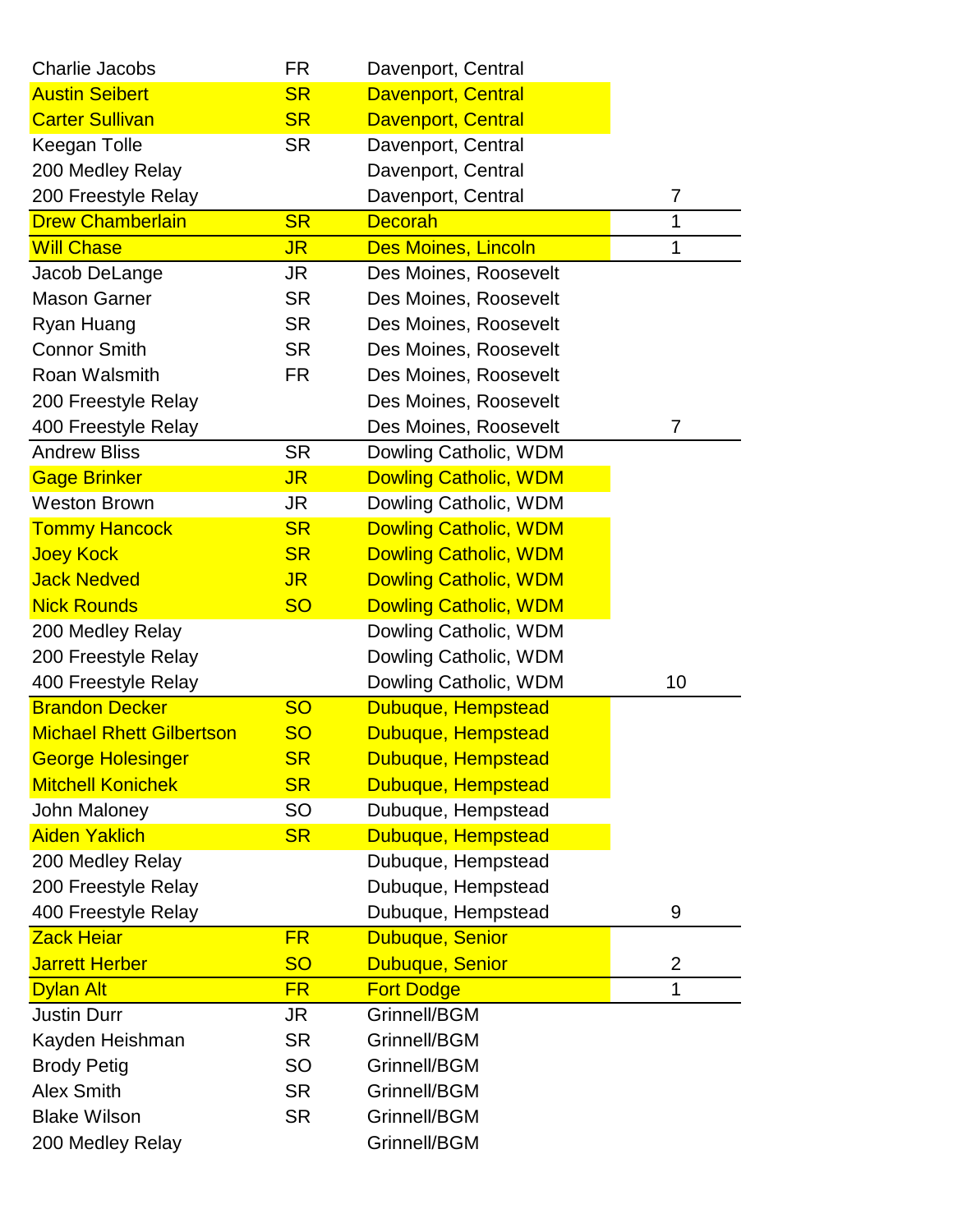| 200 Freestyle Relay       |           | Grinnell/BGM           |    |
|---------------------------|-----------|------------------------|----|
| 400 Freestyle Relay       |           | Grinnell/BGM           | 8  |
| <b>Matt Coffelt</b>       | <b>JR</b> | Indianola              |    |
| <b>Ben Mortvedt</b>       | <b>SR</b> | Indianola              |    |
| <b>Isaiah Picard</b>      | <b>FR</b> | Indianola              |    |
| <b>Peter Picard</b>       | <b>SR</b> | Indianola              |    |
| <b>Nathan Pollard</b>     | <b>JR</b> | Indianola              |    |
| <b>Max Purvis</b>         | <b>SR</b> | Indianola              |    |
| <b>Billy Shepherd</b>     | <b>SO</b> | Indianola              |    |
| <b>Chance Yates</b>       | JR        | Indianola              |    |
| 200 Medley Relay          |           | Indianola              |    |
| 200 Freestyle Relay       |           | Indianola              |    |
| 400 Freestyle Relay       |           | Indianola              | 11 |
| <b>Will Larson</b>        | <b>SR</b> | <b>lowa City, City</b> |    |
| <b>Chase Loftus</b>       | <b>SR</b> | <b>lowa City, City</b> |    |
| <b>Charlie Pfohl</b>      | <b>SO</b> | Iowa City, City        |    |
| <b>Joe Polyak</b>         | <b>SO</b> | <b>lowa City, City</b> |    |
| <b>John Weigel</b>        | <b>JR</b> | <b>Iowa City, City</b> |    |
| <b>Kento Yahashiri</b>    | <b>JR</b> | <b>lowa City, City</b> |    |
| 200 Medley Relay          |           | Iowa City, City        |    |
| 200 Freestyle Relay       |           | Iowa City, City        |    |
| 400 Freestyle Relay       |           | Iowa City, City        | 9  |
| <b>Kirk Brotherton</b>    | <b>SR</b> | <b>lowa City, West</b> |    |
| <b>Holden Carter</b>      | <b>SO</b> | <b>lowa City, West</b> |    |
| <b>Jordan Christensen</b> | <b>SR</b> | <b>lowa City, West</b> |    |
| <b>Barrett Coffey</b>     | <b>SR</b> | <b>lowa City, West</b> |    |
| <b>Damon Conzemius</b>    | <b>SR</b> | <b>lowa City, West</b> |    |
| Max Gerke                 | <b>SO</b> | <b>lowa City, West</b> |    |
| <b>Christian Janis</b>    | <b>JR</b> | <b>lowa City, West</b> |    |
| <b>Andy Luo</b>           | <b>SR</b> | <b>lowa City, West</b> |    |
| <b>Boyd Skelley</b>       | <b>SR</b> | <b>lowa City, West</b> |    |
| <b>Nikolas Sung</b>       | <b>SR</b> | <b>lowa City, West</b> |    |
| <b>Lukas Swanson</b>      | <b>JR</b> | <b>lowa City, West</b> |    |
| 200 Medley Relay          |           | Iowa City, West        |    |
| 200 Freestyle Relay       |           | Iowa City, West        |    |
| 400 Freestyle Relay       |           | Iowa City, West        | 14 |
| <b>Aiden Askelson</b>     | <b>SR</b> | <b>Johnston</b>        |    |
| <b>Phillip Doan</b>       | <b>SR</b> | Johnston               |    |
| <b>Kyle Gjoraas</b>       | <b>JR</b> | <b>Johnston</b>        |    |
| Isaac Hodapp              | <b>SR</b> | Johnston               |    |
| <b>Carson Lane</b>        | <b>JR</b> | <b>Johnston</b>        |    |
| <b>Alek McGaughy</b>      | <b>SR</b> | <b>Johnston</b>        |    |
| <b>Ryan Overton</b>       | <b>SR</b> | <b>Johnston</b>        |    |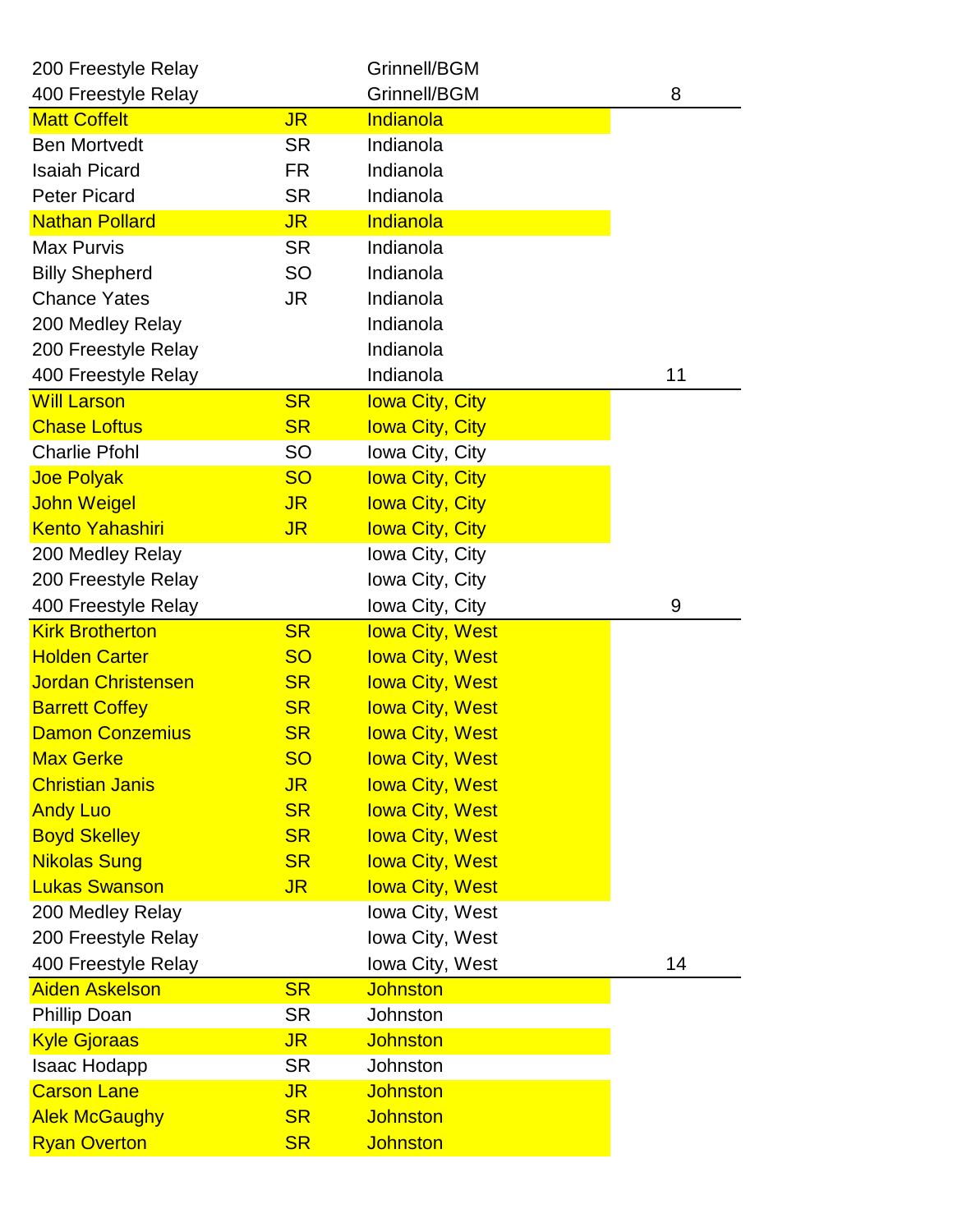| <b>Gavin Phillips</b>     | <b>JR</b>      | <b>Johnston</b>        |                |
|---------------------------|----------------|------------------------|----------------|
| 200 Medley Relay          |                | Johnston               |                |
| 200 Freestyle Relay       |                | Johnston               |                |
| 400 Freestyle Relay       |                | Johnston               | 11             |
| <b>Brendan Worster</b>    | <b>SO</b>      | <b>Keokuk</b>          | 1              |
| <b>Tayden Blair</b>       | <b>SR</b>      | <b>Lewis Central</b>   |                |
| <b>Patrick Chase</b>      | <b>JR</b>      | <b>Lewis Central</b>   |                |
| <b>Dallas Davis</b>       | <b>SR</b>      | <b>Lewis Central</b>   |                |
| <b>Gabriel Patton</b>     | <b>SR</b>      | <b>Lewis Central</b>   |                |
| <b>Gavin Rothmeyer</b>    | <b>SO</b>      | <b>Lewis Central</b>   |                |
| 200 Freestyle Relay       |                | <b>Lewis Central</b>   |                |
| 400 Freestyle Relay       |                | <b>Lewis Central</b>   | 7              |
| <b>Blake Behrens</b>      | <b>JR</b>      | Linn-Mar               |                |
| <b>Cooper Callahan</b>    | <b>SR</b>      | <b>Linn-Mar</b>        |                |
| <b>Aiden Carstensen</b>   | <b>SR</b>      | <b>Linn-Mar</b>        |                |
| <b>Ryan Horsey</b>        | <b>JR</b>      | <b>Linn-Mar</b>        |                |
| <b>Luke Kelley</b>        | <b>SO</b>      | <b>Linn-Mar</b>        |                |
| <b>Connor Schaffel</b>    | <b>SO</b>      | <b>Linn-Mar</b>        |                |
| lan Steffen               | <b>JR</b>      | <b>Linn-Mar</b>        |                |
| <b>Colin Taylor</b>       | <b>SO</b>      | Linn-Mar               |                |
| 200 Medley Relay          |                | Linn-Mar               |                |
| 200 Freestyle Relay       |                | Linn-Mar               |                |
| 400 Freestyle Relay       |                | Linn-Mar               | 11             |
| <b>Lincoln Barker</b>     | FR             | Marshalltown           |                |
| <b>Marcus Barker</b>      | <b>SR</b>      | <b>Marshalltown</b>    |                |
| <b>Stephen Blom</b>       | <b>SR</b>      | <b>Marshalltown</b>    |                |
| <b>Charlie Gilbertson</b> | <b>FR</b>      | <b>Marshalltown</b>    |                |
| Sam Greazel               | FR             | Marshalltown           |                |
| <b>Carter Hunt</b>        | JR             | Marshalltown           |                |
| <b>Dane Petty</b>         | <b>JR</b>      | <b>Marshalltown</b>    |                |
| <b>Aaron Seberger</b>     | <b>SR</b>      | <b>Marshalltown</b>    |                |
| 200 Medley Relay          |                | Marshalltown           |                |
| 200 Freestyle Relay       |                | Marshalltown           |                |
| 400 Freestyle Relay       |                | Marshalltown           | 11             |
| <b>Dakota Dahlke</b>      | <b>SO</b>      | <b>Muscatine</b>       |                |
| <b>Colin Millage</b>      | <b>FR</b>      | <b>Muscatine</b>       | $\overline{2}$ |
| Nathan Calhoun            | <b>SO</b>      | Ottumwa                |                |
| <b>Luis Garcia</b>        | <b>SR</b>      | <b>Ottumwa</b>         |                |
| <b>Ashton Gevock</b>      | <b>FR</b>      | <b>Ottumwa</b>         |                |
| <b>Cameron Manary</b>     | <b>FR</b>      | Ottumwa                |                |
| 200 Medley Relay          |                | Ottumwa                | 5              |
| <b>Keaton Braack</b>      | J <sub>R</sub> | <b>Pleasant Valley</b> |                |
| <b>Bryan Caraman</b>      | <b>SR</b>      | <b>Pleasant Valley</b> |                |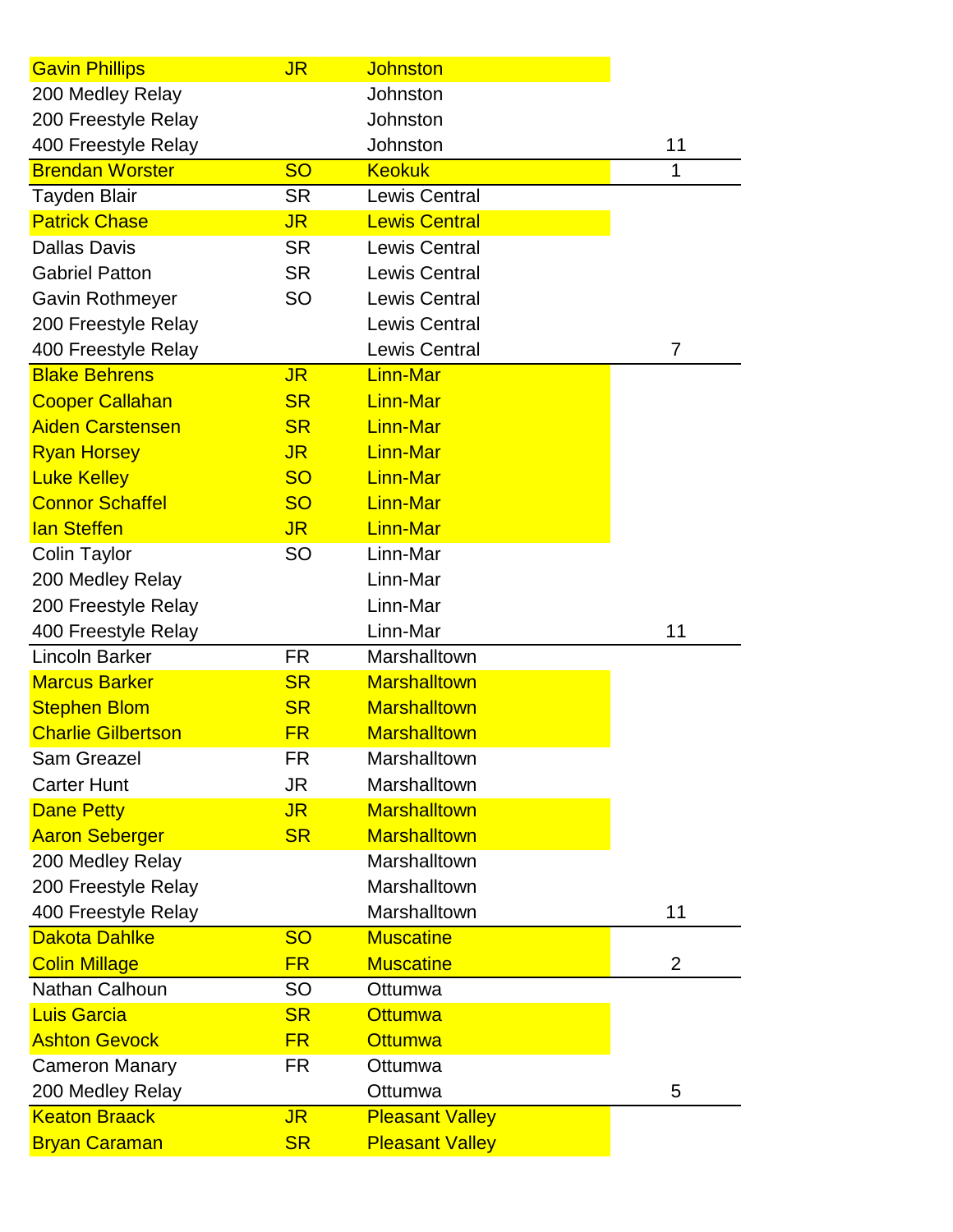| <b>Owen Chiles</b>       | <b>SO</b>      | <b>Pleasant Valley</b>         |    |
|--------------------------|----------------|--------------------------------|----|
| <b>Gabe Eliasen</b>      | <b>JR</b>      | <b>Pleasant Valley</b>         |    |
| <b>Ryland Feist</b>      | J <sub>R</sub> | <b>Pleasant Valley</b>         |    |
| <b>Will Gorman</b>       | <b>SO</b>      | <b>Pleasant Valley</b>         |    |
| <b>Charlie Hechler</b>   | <b>SR</b>      | <b>Pleasant Valley</b>         |    |
| <b>Owen McCredie</b>     | <b>JR</b>      | <b>Pleasant Valley</b>         |    |
| <b>Parker Paulson</b>    | <b>SR</b>      | <b>Pleasant Valley</b>         |    |
| <b>Ryan Vance</b>        | <b>SR</b>      | <b>Pleasant Valley</b>         |    |
| 200 Medley Relay         |                | <b>Pleasant Valley</b>         |    |
| 200 Freestyle Relay      |                | <b>Pleasant Valley</b>         |    |
| 400 Freestyle Relay      |                | <b>Pleasant Valley</b>         | 13 |
| <b>Kellen Dean</b>       | <b>SO</b>      | <b>Sioux City Metro</b>        |    |
| <b>Hunter Henrich</b>    | <b>FR</b>      | <b>Sioux City Metro</b>        |    |
| <b>Britten Patee</b>     | <b>FR</b>      | <b>Sioux City Metro</b>        |    |
| <b>Kohen Rankin</b>      | <b>SR</b>      | <b>Sioux City Metro</b>        |    |
| <b>Brody Spies</b>       | <b>SR</b>      | <b>Sioux City Metro</b>        |    |
| Drake Van Meter          | <b>JR</b>      | <b>Sioux City Metro</b>        |    |
| <b>Hudson Vonk</b>       | <b>SO</b>      | <b>Sioux City Metro</b>        |    |
| 200 Medley Relay         |                | <b>Sioux City Metro</b>        |    |
| 200 Freestyle Relay      |                | <b>Sioux City Metro</b>        |    |
| 400 Freestyle Relay      |                | <b>Sioux City Metro</b>        | 10 |
| <b>Sam Bruce</b>         | <b>SR</b>      | <b>Southeast Polk</b>          |    |
| <b>Britt Gleason</b>     | <b>JR</b>      | <b>Southeast Polk</b>          |    |
| <b>Brady Snetselaar</b>  | <b>FR</b>      | <b>Southeast Polk</b>          |    |
| <b>Quinn Whinery</b>     | <b>SO</b>      | <b>Southeast Polk</b>          |    |
| 200 Freestyle Relay      |                | <b>Southeast Polk</b>          |    |
| 400 Freestyle Relay      |                | <b>Southeast Polk</b>          | 6  |
| <b>Reid Tigges</b>       | J <sub>R</sub> | Spencer                        |    |
| <b>Charlie Bishop</b>    | <b>SO</b>      | <b>Valley, West Des Moines</b> |    |
| <b>Zach Bratz</b>        | <b>JR</b>      | <b>Valley, West Des Moines</b> |    |
| <b>Matteo Calviello</b>  | <b>SR</b>      | <b>Valley, West Des Moines</b> |    |
| <b>Tommaso Calviello</b> | <b>SR</b>      | <b>Valley, West Des Moines</b> |    |
| <b>Jack Carver</b>       | <b>SO</b>      | <b>Valley, West Des Moines</b> |    |
| <b>Carson Copple</b>     | <b>SR</b>      | <b>Valley, West Des Moines</b> |    |
| <b>Casey DeJong</b>      | <b>SR</b>      | <b>Valley, West Des Moines</b> |    |
| <b>Hayden Dinkin</b>     | JR.            | <b>Valley, West Des Moines</b> |    |
| <b>Nolan Hunt</b>        | <b>SO</b>      | <b>Valley, West Des Moines</b> |    |
| <b>Finn Nadel</b>        | <b>SR</b>      | <b>Valley, West Des Moines</b> |    |
| <b>Dylan Nelson</b>      | <b>SO</b>      | <b>Valley, West Des Moines</b> |    |
| <b>Jacob Pins</b>        | <b>SO</b>      | <b>Valley, West Des Moines</b> |    |
| <b>Reed Wallace</b>      | J <sub>R</sub> | <b>Valley, West Des Moines</b> |    |
| 200 Medley Relay         |                | Valley, West Des Moines        |    |
| 200 Freestyle Relay      |                | Valley, West Des Moines        |    |